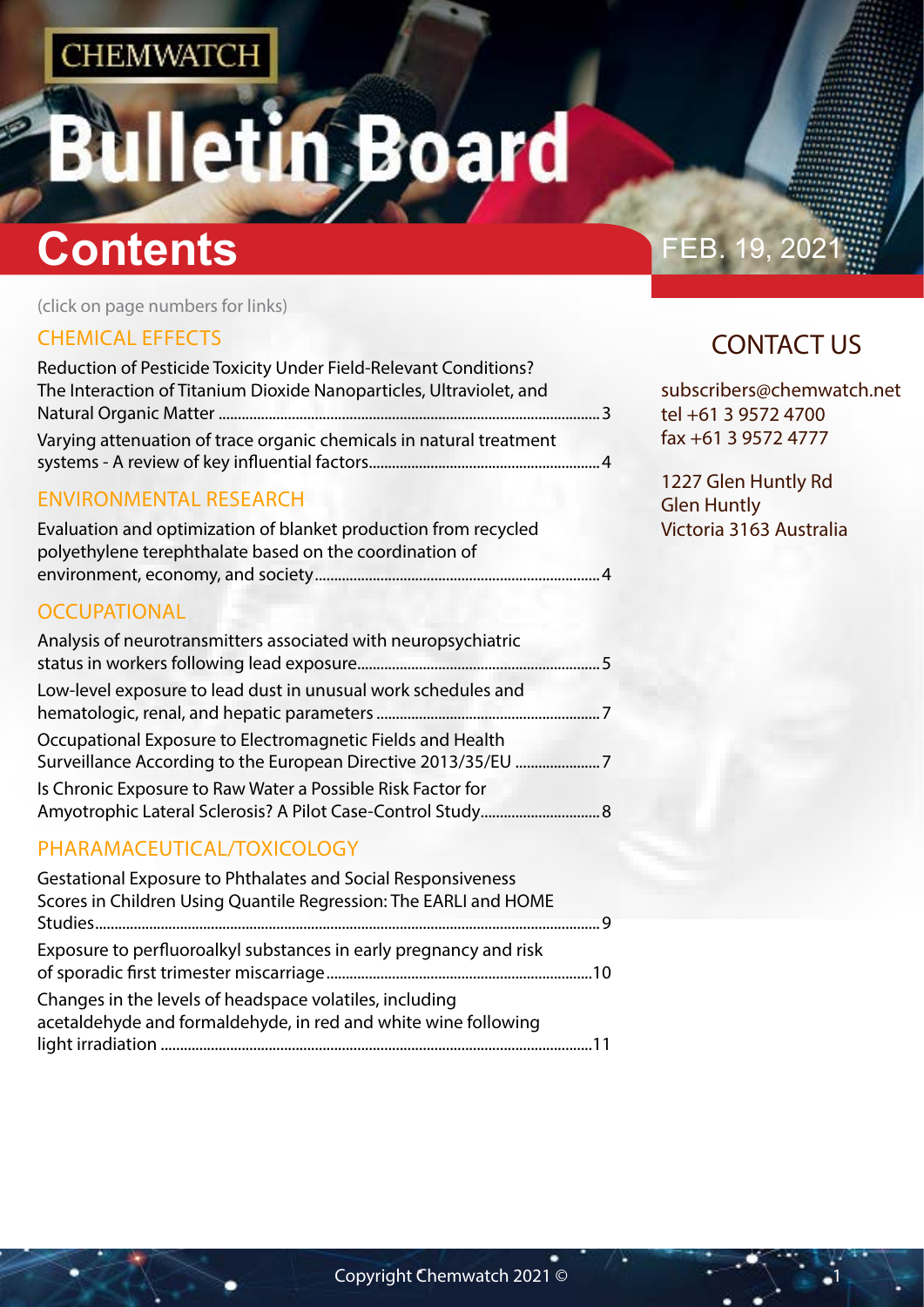## <span id="page-1-0"></span>**Bulletin Board**

In surface waters, the illumination of photoactive engineered nanomaterials (ENMs) with ultraviolet (UV) light triggers the formation of reactive intermediates, consequently altering the ecotoxicological potential of co-occurring organic micropollutants including pesticides due to catalytic degradation.

## **CHEMWATCH**

## **Bulletin Board**

## Feb. 19, 2021 Feb. 19, 2021 **Technical**

The removal of trace organic chemicals (TOrCs) from treated wastewater and impacted surface water through managed aquifer recharge (MAR) has been extensively studied under a variety of water quality and operating conditions and at various experimental scales.

CHEMICAL EFFECTS

### Reduction of Pesticide Toxicity Under Field-Relevant Conditions? The Interaction of Titanium Dioxide Nanoparticles, Ultraviolet, and Natural Organic Matter 2020-11

In surface waters, the illumination of photoactive engineered nanomaterials (ENMs) with ultraviolet (UV) light triggers the formation of reactive intermediates, consequently altering the ecotoxicological potential of co-occurring organic micropollutants including pesticides due to catalytic degradation. Simultaneously, omnipresent natural organic matter (NOM) adsorbs onto ENM surfaces, altering the ENM surface properties. Also, NOM absorbs light, reducing the photo(cata)lytic transformation of pesticides. Interactions between these environmental factors impact 1) directly the ecotoxicity of photoactive ENMs, and 2) indirectly the degradation of pesticides. We assessed the impact of fieldrelevant UV radiation (up to 2.6 W UVA/m²), NOM (4 mg TOC/L), and photoactive ENM (nTiO2, 50 µg/L) on the acute toxicity of 6 pesticides in Daphnia magna. We selected azoxystrobin, dimethoate, malathion, parathion, permethrin, and pirimicarb because of their varying photo- and hydrolytic stabilities. Increasing UVA alone partially reduced pesticide toxicity, seemingly due to enhanced degradation. Even at 50 µg/L, nanosized titanium dioxide (nTiO2) reduced but also increased pesticide toxicity (depending on the applied pesticide), which is attributable to 1) more efficient degradation and potentially 2) photocatalytically induced formation of toxic by-products. Natural organic matter 1) partially reduced pesticide toxicity, not evidently accompanied by enhanced pesticide degradation, but also 2) inhibited pesticide degradation, effectively increasing the pesticide toxicity. Predicting the ecotoxicological potential of pesticides based on their interaction with UV light or interaction with NOM was hardly possible, which was even more difficult in the presence of nTiO2. Environ Toxicol Chem 2020;39:2237-2246. © 2020 The Authors. Environmental Toxicology and Chemistry published by Wiley Periodicals LLC on behalf of SETAC.

Authors: Simon Lüderwald, Frederik Meyer, Verena Gerstle, Lisa Friedrichs, Katrin Rolfing, Verena C Schreiner, Nikita Bakanov, Ralf Schulz, Mirco Bundschuh

Full Source: Environmental toxicology and chemistry 2020 Nov;39(11):2237-2246. doi: 10.1002/etc.4851.

## **Technical**

### Varying attenuation of trace organic chemicals in natural treatment systems - A review of key influential factors 2021-01-24

The removal of trace organic chemicals (TOrCs) from treated wastewater and impacted surface water through managed aquifer recharge (MAR) has been extensively studied under a variety of water quality and operating conditions and at various experimental scales. The primary mechanism thought to dictate removal over the long term is biodegradation by microorganisms present in the system. This review of removal percentages observed in biologically active filtration systems reported in the peerreviewed literature may serve as the basis to identify future indicators for persistence, as well as variable and efficient removal in MAR systems. A noticeable variation in reported removal percentages (standard deviation above 30%) was observed for 24 of the 49 most commonly studied TOrCs. Such variations suggest a rather inconsistent capacity of biologically active filter systems to remove these TOrCs. Therefore, operational parameters such as the change in dissolved organic carbon (ΔDOC) during treatment, hydraulic retention time (HRT), filter material, and redox conditions were correlated to the associated TOrC removal percentages to determine whether a data-based relationship could be elucidated. Interestingly, 11 out of the 24 compounds demonstrated increased removal with increasing ΔDOC concentrations. Furthermore, 10 compounds exhibited a positive correlation with HRT. Based on the evaluated data, a minimum HRT of 0.5-1 day is recommended for removal of most compounds. Authors: Josefine Filter, Veronika Zhiteneva, Carsten Vick, Aki Sebastian Ruhl, Martin Jekel, Uwe Hübner, Jörg E Drewes Full Source: Chemosphere 2021 Jan 24;274:129774. doi: 10.1016/j. chemosphere.2021.129774.

## ENVIRONMENTAL RESEARCH

### Evaluation and optimization of blanket production from recycled polyethylene terephthalate based on the coordination of environment, economy, and society 2021-02-02

The recycling of waste polyethylene terephthalate (PET) is widely regarded as an eco-friendly and cost-effective technology and has been gradually developed into an important direction for the utilization of solid waste resources. However, the integrated evaluation research on this technology from the environmental, economic, and social aspects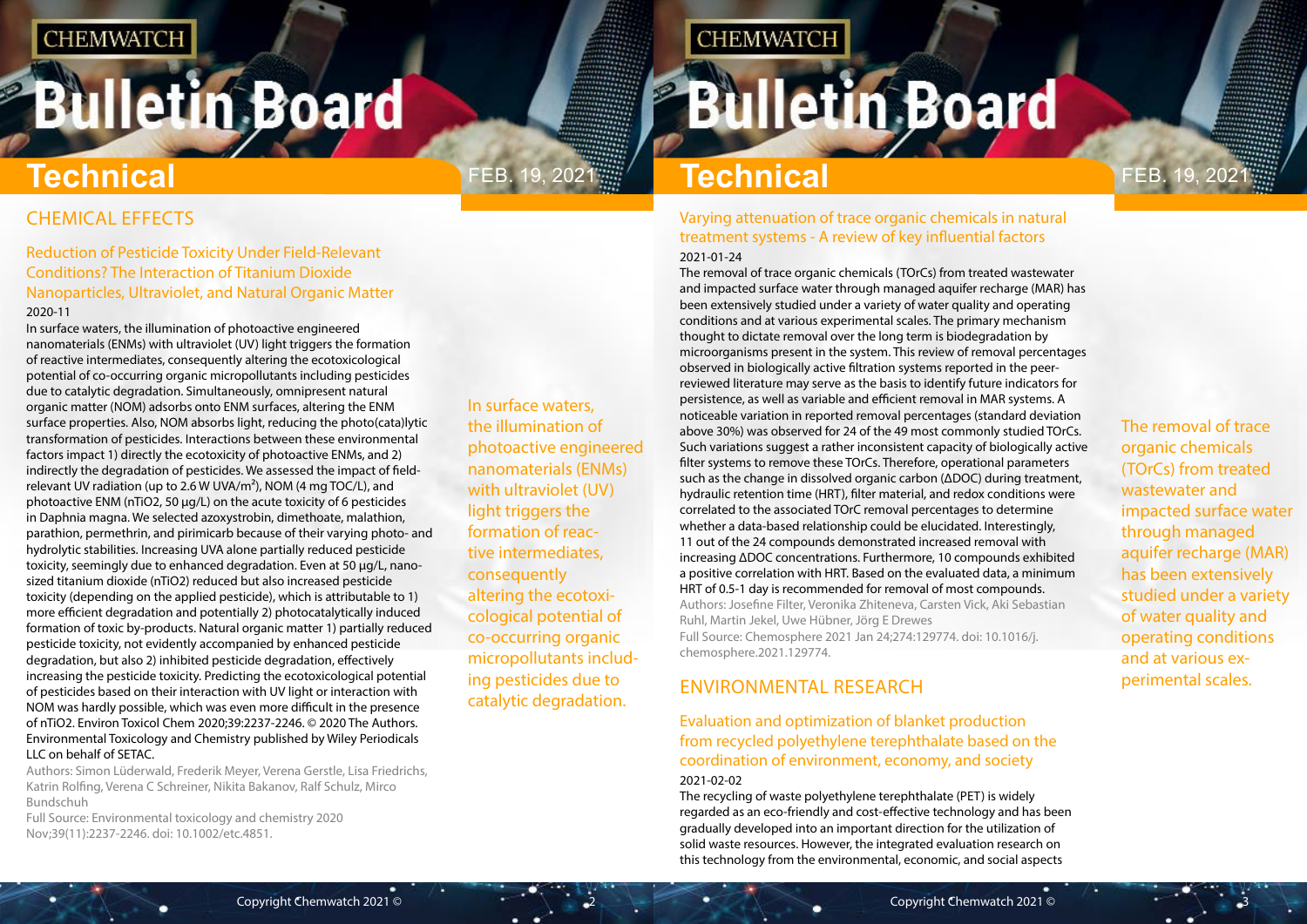# <span id="page-2-0"></span>**Bulletin Board**

## Feb. 19, 2021 Feb. 19, 2021

**CHEMWATCH** 

Objective: To explore the correlation between neuropsychiatric status and blood neurotransmitter in lead workers, and to provide theoretical basis for the prevention and treatment of lead workers.

.

## **Technical Technical**

are still not in place. Based on the theory of collaborative entropy, this study constructs an integrated evaluation and optimization methodology system for the environmental, economic, and social impacts of blanket production from recycled PET, using environmental life cycle assessment, life cycle cost assessment, social life cycle assessment, and sensitivity analysis. The study assessed the environmental load, economic cost, and social impact of blanket production from recycled PET, and then identified the key processes through sensitivity analysis. In addition, the graphical method and the principle of collaborative entropy model are applied to evaluate two of the environmental load, economic cost, and social impact in the blanket production from recycled PET. The results of the two methods are consistent, which indicates that to carry out multiobjective integrated evaluation with collaborative entropy model have good reliability. Moreover, the quantified results of collaborative entropy showed that the key processes that affected the coordinated development of the environment, economy, and society were organic chemicals usage process, electricity generation process, and direct air emission process. Based on the "Reduce-Reuse-Recycle" theory and the position of key processes in the system, feasible optimization suggestions were proposed. The establishment of this methodology system could provide theoretical and practical references for other waste utilization industry.

Authors: Shu Tian, Hongrui Tang, Qingsong Wang, Xueliang Yuan, Qiao Ma, Mansen Wang

Full Source: The Science of the total environment 2021 Feb 2;772:145049. doi: 10.1016/j.scitotenv.2021.145049.

## **OCCUPATIONAL**

#### Analysis of neurotransmitters associated with neuropsychiatric status in workers following lead exposure 2021-01

Objective: To explore the correlation between neuropsychiatric status and blood neurotransmitter in lead workers, and to provide theoretical basis for the prevention and treatment of lead workers.

Subjects and methods: The study applied cross-sectional survey, 74 occupational lead exposed workers in a battery factory in a city of Hebei province were selected as the lead exposed group, and 62 workers (nonlead workers) were selected as the control group. The occupational health symptoms questionnaire and health examination and POMS (Profile of Mood State, POMS) emotional test questionnaire were applied to investigate the nearly emotional status of the studied objects, ICP-MS

was used to determine the blood lead level of all subjects, HPLC (High performance liquid chromatography, HPLC) was applied to determine the concentration of neurotransmitter in peripheral blood of all studied subjects, and all results were applied the Pearson's correlation analysis. Results: The blood lead concentration of the lead workers group (163.23±40.77 ug/L) was significantly higher than that in the control group (43.62±14.50 ug/L), and the difference was statistically significant. From the analysis of neuropsychiatric status, the neurological symptoms in the lead workers group were higher than that in the control group, among which the symptoms of sleep disturbance, dizziness, fatigue, numbness of limbs and dampness and coldness of limbs were more obvious. Among the symptoms of digestive system, the incidence of abdominal pain, abdominal distension, constipation and nausea and vomiting were higher. According to the POMS emotion questionnaire, the scores of 5 negative emotions and 1 positive emotion in the lead exposure group were higher than that in the control group, and the difference was statistically significant. Related to the control group, the concentration of neurotransmitters such as DA, 5-HT, GABA, Gly, Trp and Glu were statistically decreased, p<0.001. There was a negative correlation between neurotransmitters in peripheral blood and blood lead levels in lead workers, among which 5-HT had the greatest correlation with lead levels (r=-0.569, p<0.001). 5-HT and Trp were significantly correlated with tension-anxiety (T), depression-depression (D), anger-hostility (A), Vigorhyperactivity (V), fatigue-inertia (F), and confusion-confusion (C). 5-HT, Trp and GABA were significantly correlated with the survey symptoms, among which, the sleep disorder, constipation and fatigue had most significantly positive correlation with 5-HT or Trp, r-value was respectively 0.373, 0.233 and 0.563.

Conclusions: Lead exposure not only causes the alteration of neuropsychiatric behavior of lead workers, but also changes gastrointestinal symptoms. Serotonin may be involved as the main neurotransmitter synthesized in intestinal, and the synthesis and metabolism may be regulated by intestinal flora.

Authors: X-J Chen, X Wang, S-J Meng, L-J Zhang, L Wu, F-Y Cao, Y-S Zhang Full Source: European review for medical and pharmacological sciences 2021 Jan;25(2):880-889. doi: 10.26355/eurrev\_202101\_24656.

**Bulletin Board** 

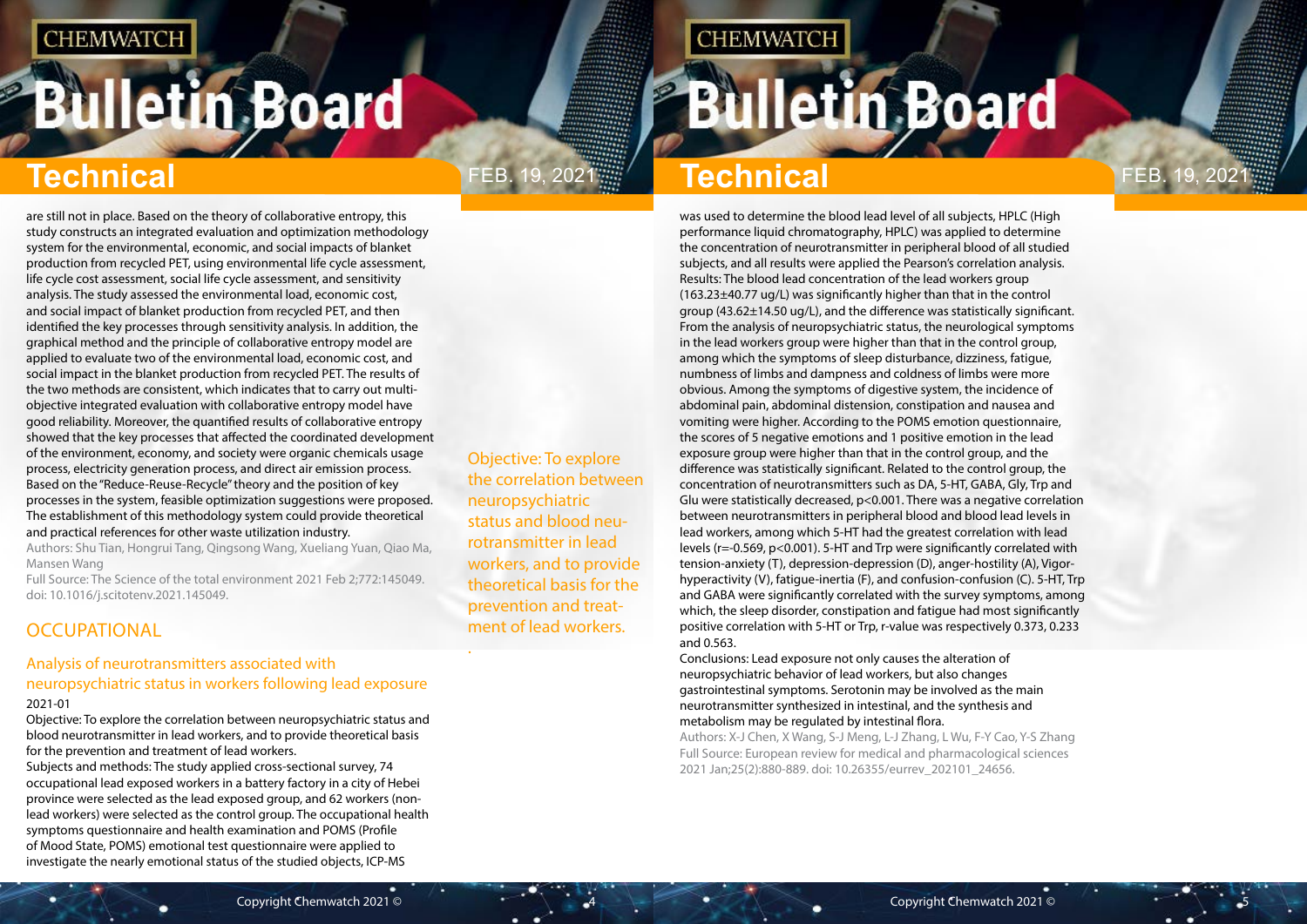## <span id="page-3-0"></span>**Bulletin Board**

Background: Many workers are exposed to lead dust in lead-zinc mines.

## FEB. 19, 2021 **Fig. 4.19, 2021 Technical** Premium of the Contract of Technical

**CHEMWATCH** 

Background: The etiopathogenesis of amyotrophic lateral sclerosis (ALS) is still largely unknown.

.

## **Technical Technical**

Low-level exposure to lead dust in unusual work schedules and hematologic, renal, and hepatic parameters

#### 2021-02-09

Background: Many workers are exposed to lead dust in lead-zinc mines. Exposure to this heavy toxic metal and its compounds can cause irreversible adverse health effects. Objective: To assess possible hematotoxic, nephrotoxic, and hepatotoxic potentials of low levels of lead in a group of mine workers exposed to this heavy metal in an unusual work schedule.

Methods: A total of 73 exposed and 70 non-exposed employees were interviewed. Demographic data, and occupational and medical history of the employees were obtained by questionnaires. Air monitoring was performed to determine the workers' time-weighted average (TWA) exposure to lead dust. The threshold limit value (TLV) for lead was adjusted for unusual work schedules according to the model developed by the University of Montreal and the Institute de Recherche en Sante et en Securite du Travail (IRSST). Blood samples were collected for complete blood count, liver and kidney function tests. Data were analyzed using version 21.0 of the SPSS software.

Results: The TWA exposure of workers was 24 μg/m3. On average, the worker's exposure to lead dust did not exceed the 8-h OSHA and ACGIH TLV-TWA of 50 μg/m3. Significant associations were found only between exposure to lead and platelet count, red cell distribution width, total protein, and albumin.

Conclusions: Exposure to low levels of lead dust in unusual work schedules was not associated with overt hematotoxicity, hepatotoxicity or nephrotoxicity. However, mild, sub-clinical, pre-pathologic significant changes were noted in some blood parameters of the exposed employees as compared with their referent counterparts.

Authors: Fateme Kooshki, Masoud Neghab, Esmaeel Soleimani, Jafar Hasanzadeh

Full Source: Toxicology and applied pharmacology 2021 Feb 9;115448. doi: 10.1016/j.taap.2021.115448.

### Occupational Exposure to Electromagnetic Fields and Health Surveillance According to the European Directive 2013/35/EU

#### 2021-02-10

In the European Union, health surveillance (HS) of electromagnetic fields (EMF)-exposed workers is mandatory according to the Directive 2013/35/EU, aimed at the prevention of known direct biophysical effects and indirect EMF's effects. Long-term effects are not addressed in the Directive as the evidence of a causal relationship is considered inadequate. Objectives of HS are the prevention or early detection of EMF adverse effects, but scant evidence is hitherto available on the specific procedures. A first issue is that no specific laboratory tests or medical investigations have been demonstrated as useful for exposure monitoring and/or prevention of the effects. Another problem is the existence of workers at particular risk (WPR), i.e., subjects with specific conditions inducing an increased susceptibility to the EMF-related risk (e.g., workers with active medical devices or other conditions); exposures within the occupational exposure limit values (ELVs) are usually adequately protective against EMF's effects, but lower exposures can possibly induce a health risk in WPR. Consequently, the HS of EMF-exposed workers according to the EU Directive should be aimed at the early detection and monitoring of the recognized adverse effects, as well as an early identification of WPR for the adoption of adequate preventive measures.

Authors: Alberto Modenese, Fabriziomaria Gobba Full Source: International journal of environmental research and public health 2021 Feb 10;18(4):1730. doi: 10.3390/ijerph18041730.

## Is Chronic Exposure to Raw Water a Possible Risk Factor for Amyotrophic Lateral Sclerosis? A Pilot Case-Control Study

#### 2021-02-05

Background: The etiopathogenesis of amyotrophic lateral sclerosis (ALS) is still largely unknown.

Methods: We performed a case-control study (33 cases and 35 controls) in Umbria, Italy. We investigated associations between common lifestyle, clinical factors, as well as environmental exposures potentially implicated with ALS onset. Face-to-face interviews were carried out. All cases were recruited and diagnosed according to El Escorial criteria. Casecontrol comparisons were made for educational and residential status, occupational exposures, and clinical and lifestyle factors prior to cases' dates of diagnosis.

Results: Our results showed an increased risk of ALS for subjects chronically exposed to raw water use (odds ratio  $(OR) = 6.55, 95\%$ confidence interval (CI): 2.24-19.12). Garden activities showed a tight association with ALS as well, very likely as a consequence of chronic raw water exposure. Indeed, we could exclude an impact for pesticides, as no significant differences were observed in pesticide exposure in the two groups interviewed. However, cases were more often exposed to fertilizers.

## **Bulletin Board**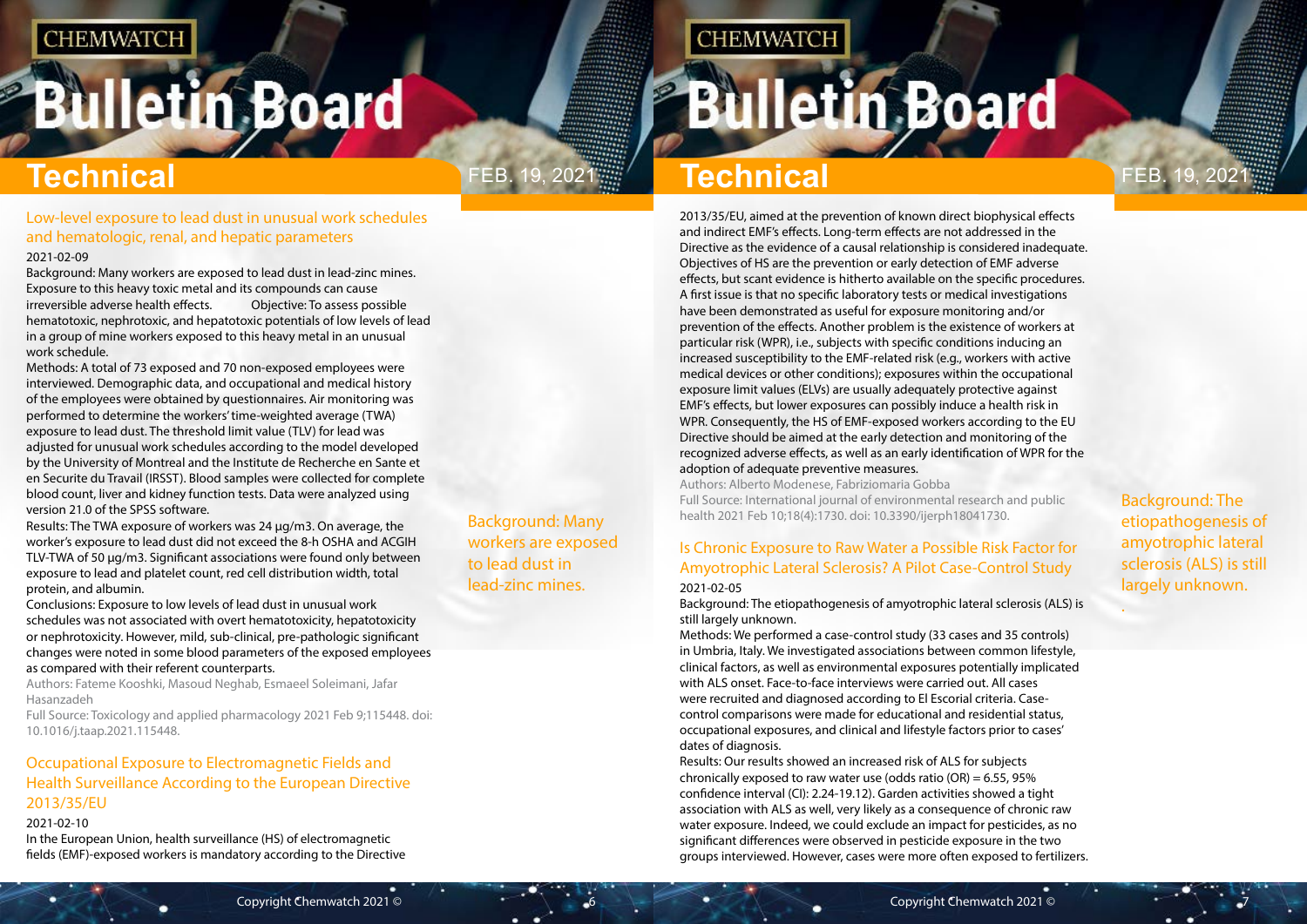## <span id="page-4-0"></span>**Bulletin Board**



Linear regression is often used to estimate associations between chemical exposures and neurodevelopment at the mean of the outcome.

**CHEMWATCH** 

Many first trimester sporadic miscarriages are unexplained and the role of environmental exposures is unknown.

## **Technical Technical**

After adjustment for age, sex, and heavy physical activities, exposure to raw water was still associated with increased ALS risk (OR = 4.74, 95% CI: 1.33-16.85).

Discussion: These findings suggest an association between ALS and exposure to raw water, which should be further investigated for the presence of chemicals interfering with nervous system functionality.

Authors: Giuseppe Stipa, Antonio Ancidoni, Monica Mazzola, Emanuela Testai, Enzo Funari, Cristina Spera, Cinzia Fanelli, Alessia Mancini, Nicola Vanacore

Full Source: Brain sciences 2021 Feb 5;11(2):193. doi: 10.3390/ brainsci11020193.

## PHARAMACEUTICAL/TOXICOLOGY

### Gestational Exposure to Phthalates and Social Responsiveness Scores in Children Using Quantile Regression: The EARLI and HOME Studies

#### 2021-01-30

Linear regression is often used to estimate associations between chemical exposures and neurodevelopment at the mean of the outcome. However, the potential effect of chemicals may be greater among individuals at the 'tails' of outcome distributions. Here, we investigated distributional effects on the associations between gestational phthalate exposure and child Autism Spectrum Disorder (ASD)-related behaviors using quantile regression. We harmonized data from the Early Autism Risk Longitudinal Investigation (EARLI) (n = 140) Study, an enriched-risk cohort of mothers who had a child with ASD, and the Health Outcomes and Measures of the Environment (HOME) Study ( $n = 276$ ), a general population cohort. We measured concentrations of 9 phthalate metabolites in urine samples collected twice during pregnancy. Caregivers reported children's ASDrelated behaviors using the Social Responsiveness Scale (SRS) at age 3-8 years; higher scores indicate more ASD-related behaviors. In EARLI, associations between phthalate concentrations and SRS scores were predominately inverse or null across SRS score quantiles. In HOME, positive associations of mono-n-butyl phthalate, monobenzyl phthalate, mono-isobutyl phthalate, and di-2-ethylhexyl phthalate concentrations with SRS scores increased in strength from the median to 95th percentile of SRS scores. These results suggest associations between phthalate

#### concentrations and SRS scores may be stronger in individuals with higher SRS scores.

Authors: Marisa A Patti, Craig Newschaffer, Melissa Eliot, Ghassan B Hamra, Aimin Chen, Lisa A Croen, M Daniele Fallin, Irva Hertz-Picciotto, Geetika Kalloo, Jane C Khoury, Bruce P Lanphear, Kristen Lyall, Kimberly Yolton, Joseph M Braun

Full Source: International journal of environmental research and public health 2021 Jan 30;18(3):1254. doi: 10.3390/ijerph18031254.

### Exposure to perfluoroalkyl substances in early pregnancy and risk of sporadic first trimester miscarriage 2021-02-11

Many first trimester sporadic miscarriages are unexplained and the role of environmental exposures is unknown. The present aim was to study if levels of Perfluoroalkyl substances (PFASs) in early pregnancy are associated with unexplained, sporadic first trimester miscarriage. The study was performed within the Swedish SELMA pregnancy cohort. Seventy-eight women with non-recurrent first trimester miscarriage were included and 1449 women were available as live birth controls. Eight PFASs were measured in first trimester serum. A doubling of perfluorooctanoic acid (PFOA) exposure, corresponding to an interquartile increase, was associated with an odds ratio (95%CI) for miscarriage of 1.48 (1.09-2.01) when adjusting for parity, age and smoking. Analyses per quartiles of PFOA exposure indicated a monotonic dose response association with miscarriage. A similar, but not significant, pattern was observed for perfluorononanoic acid (PFNA). For other PFAS, there were no associations with miscarriage. We have previously shown associations between early pregnancy PFAS exposures and preeclampsia, as well as lower birth weight. Now we report an association between PFOA and miscarriage within the same cohort, which may suggest shared but unknown mechanisms. The study can only represent a period of early placentation and clinical pregnancy loss during the second half of the first trimester.

Authors: Sverre Wikström, Ghada Hussein, Annika Lingroth Karlsson, Christian H Lindh, Carl-Gustaf Bornehag Full Source: Scientific reports 2021 Feb 11;11(1):3568. doi: 10.1038/s41598-

021-82748-6.

Parabens for which the molecules contain hydrolytic and ionizable groups, are emerging pollutants due to their ubiquity in the environment. However, lack of pKa and second-order base-catalyzed hydrolysis kinetics (kB) values limits their environmental persistence assessment. Herein, six